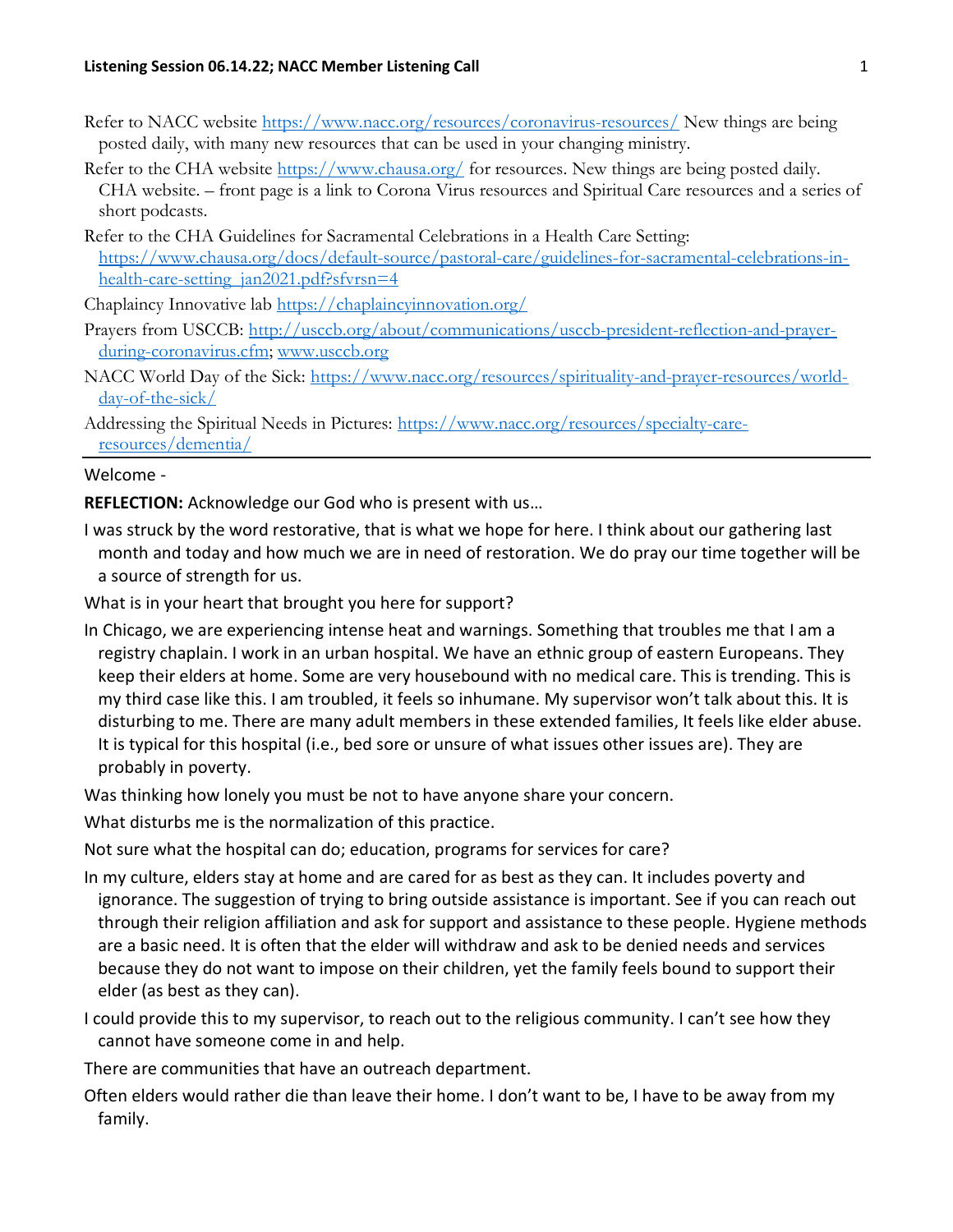- From my previous notes, what brings joy and fulfillment to my ministry, what are areas of growth? Do I feel supported? How do ministers support each other?
- I am the liaison to healthcare ministry in Los Angeles from the archdiocese perspective I'm hearing that many of them do not feel they are being supported to increase the number of Catholic Chaplains. I'm trying to figure out how to recruit catholic chaplains
- From Florida its not a matter of chaplains, but its finding ministers. It may be the post-Covid syndrome. People are afraid or unsure. There is a need. We don't have enough ministers on every level. We have issues including COVID. Is this other people's ministry.

We all need chaplains.

- It would be good if more organizations would hear about the ministry. I remember working with the military, they didn't know about women chaplains. They didn't want me to minister. I did many firsts for women in ministry.
- In Tulsa, like Florida there is not in the last 4-5 cycles of hiring, I have not had any Catholic candidates. How do we promote chaplaincy as a real job.
- Thank you for your soothing Irish voice. I would listen
- We need to tell people what our ministry is, how do we promote, show what it is to be a chaplain
- I received a grant to promote chaplaincy, showing how the patient is at the center. To look a=how to center the profession for all faiths.
- I graduated in December, can't get a job, only few positions open. I cannot sustain myself as a professional chaplain.
- We need to advocate for supporting spiritual needs
- I worked as a chaplain to public school children, there is a need that is unrecognized.
- There is the difficulty of the economics, any thoughts to share.
- USCCB held a discussion about pastoral care. Would they want to have a conversation about this? For working in the parish with bereavement. Can we do Listening sessions with bishops, to have their support. I was a volunteer community chaplain, but we have not been called back post-Covid. I've liaison with our bishops and parishes. I love the ministry when I can do it.
- There is a difference between Catholic Healthcare and others (for profit) Not sure how bishops can encourage for profit institutions to do anything. How do we as a Catholic Community encourage young people to look at this as a career.
- There is this difference, there are places we could be serving if we do not use the word "chaplain", use spiritual director. It is hard to be a minister of the church.
- People do criticize the word chaplain. We have evolved. Can we use a different title?
- New in my role at CHA, these conversations raise the same issues where we need to move to assist and encourage you in your role.
- We need to promote how people can work and support themselves. Sometimes patients who receive the care value their care. We need them to promote this to the administration. Chaplains do not broadcast what they do. We need to encourage people to say how they value their care. Its an identity question. Can we value as clinical partners. How are we at CHA offering recommendations for charting that are sustainable across systems.